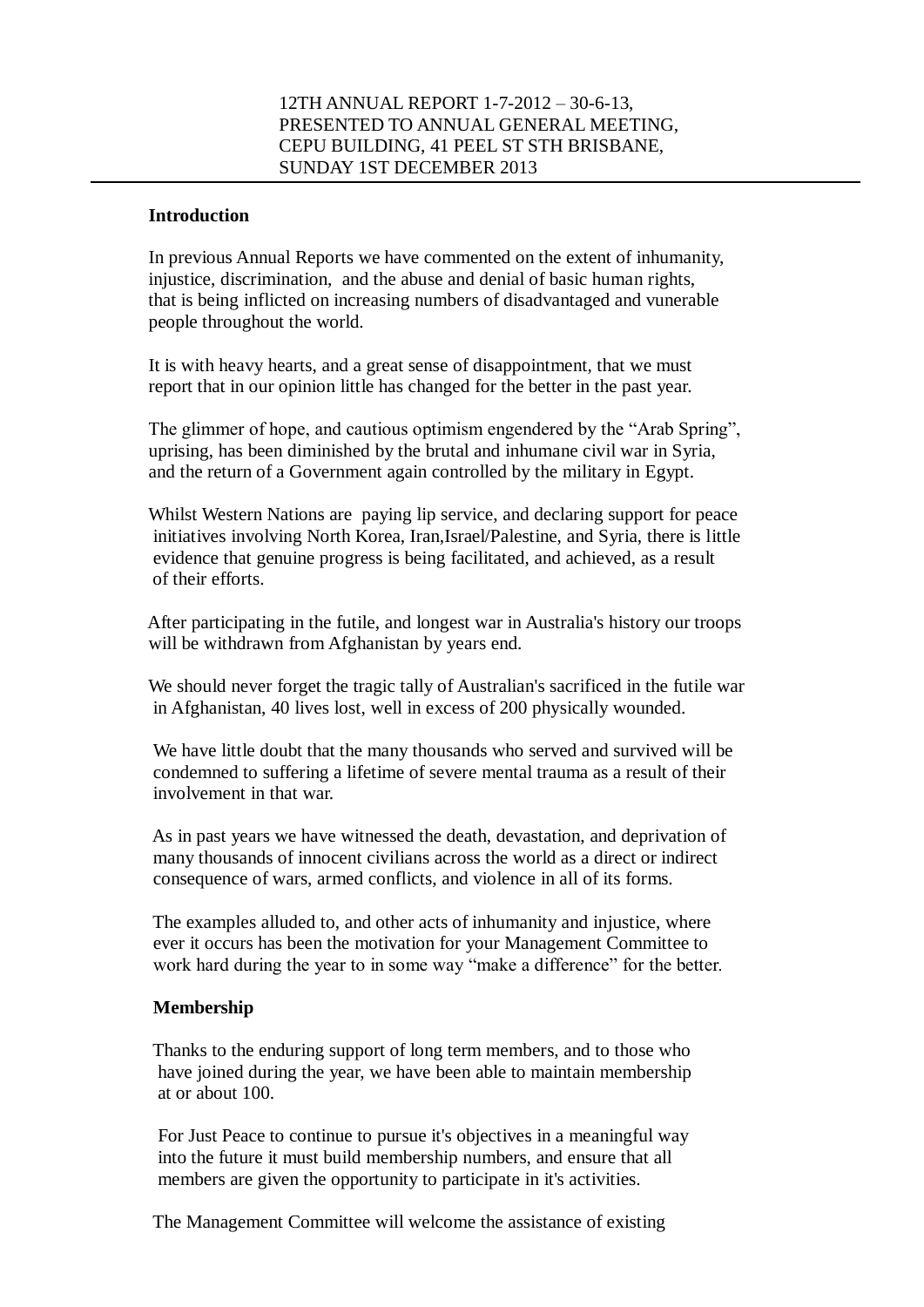members in the recruitment of family, friends, work mates, and others who they believe would make a positive contribution to the causes championed by Just Peace.

## **Finances**

 There was an increase in the workload of the Treasurers position this year due to Just Peace taking on the responsibility of managing a Bank Account on behalf of the Independent and Peaceful Australia Network,(Ipan).

 Despite the increased complexity of her task, Treasurer Beth has maintained our finances at a sound level, which has enabled us to operate effectively throughout the year.

 As in past years we have received generous donations of cash and kind from loyal members, kindred organisations, and from Senator Claire Moore and her Staff.

 On behalf of the Management Committee we express sincere thanks to all who have contributed and we acknowledge that your generosity enables Just Peace to remain an active and financially viable organisation.

## **Sub Committees**

 "Just Peace 4 Palestine", has continued it's great work this year, in organising, planning, and participating in activities such as public forums, street stalls, lobbying and making submissions to politicians, and other activities.

 Convenor Nicole Erlich, joined national executive member Wendy Turner at the national conference of the Australian Palestine Advocacy Network (Apan), and also attended an associated workshop.

 The sub-committee has been both active and effective through the efforts of Nicole, Fay, Bec, Margo, Vicki, Wendy, Ken, Khalil, with advice, guidance, and participation from Co-Convenor Annette, and the support of the Management Committee.

 Committed and energetic Sub-Committees can play a vital role in effective organisations, as members can focus on specific issues of interest to them, and which are important to the organisation. Members are encouraged to participate in this aspect of Just Peace operations.

## **Affiliations – Networks**

 During the year we have continued to renew affiliations, and to strengthen existing working relationships with kindred organisations and groups.

 Our promotion and support of events related to the International Day Of Peace continues, and we were participants in the 2012 event at St John's Cathedral, which featured the inaugral Brisbane Peace Lecture, titled "Speaking Out for Peace" delivered by Griffith University Chancellor, and former Governor of Queensland M/s Leneen Forde.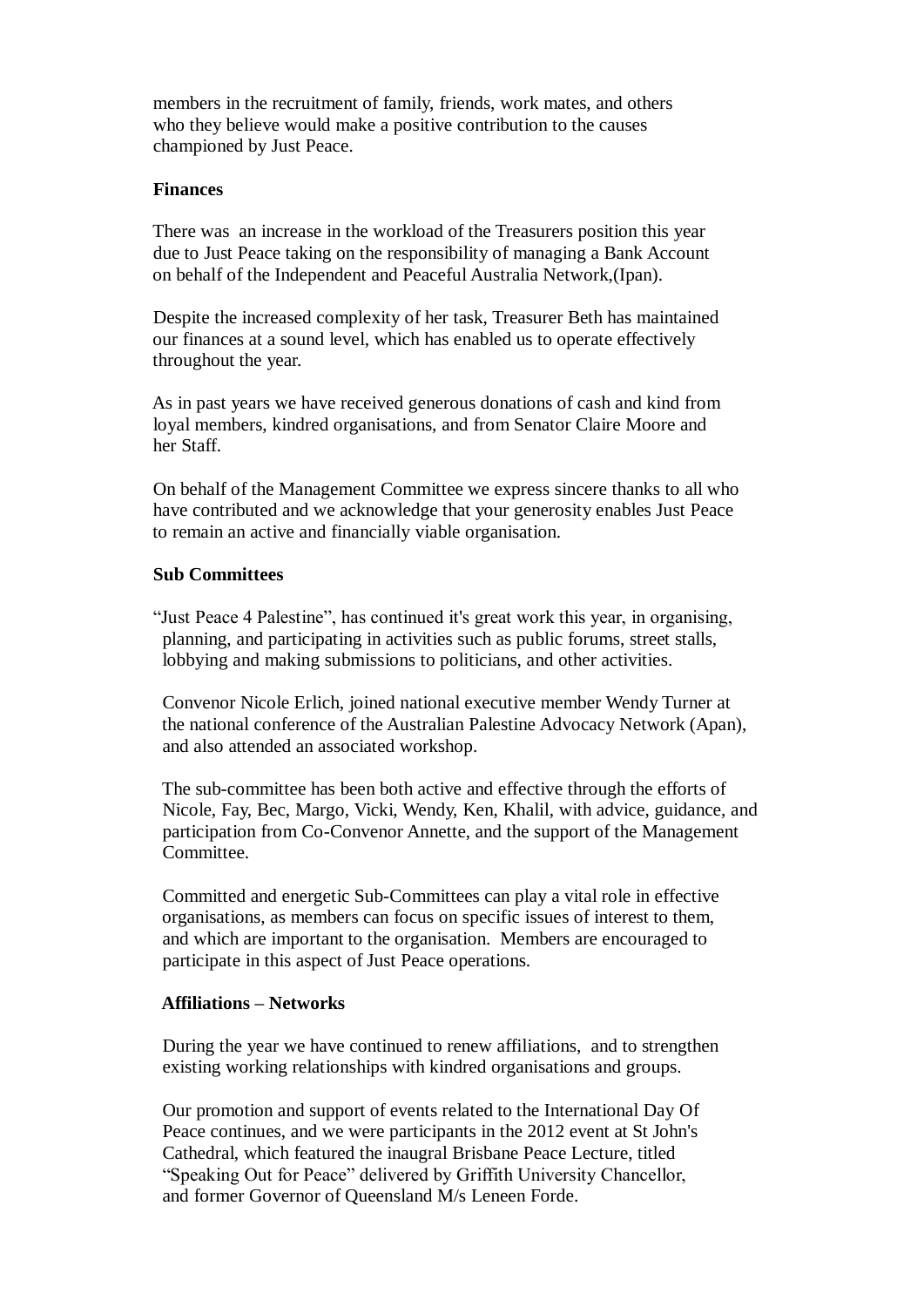We also supported and participated in the "Sustainability and Peace Fair", organised by the International Day of Peace Alliance held in King George Square, on the 22<sup>nd</sup> September 2012.

 Links were further strengthened with the United Nations Association of Australia Qld Branch, this year through the involvement of Annette who serves on it's Management Committee. We are also fortunate that Just Peace Committee Member Vicki, whilst wearing her WILF badge, also serves on the UNAA Committee.

 We have continued to support the work of the Cluster Munitions Coalition.

 We have organised events and given active support to the "Global Day of Action on Military Spending (GDAMS), which is held in April each year.

 We are an active affiliate of the effective Australian Palestine Advocacy Network (APAN), and have participated in events at both national and state levels.

 As one of the founding members of the "Independent and Peaceful Australia Network (IPAN), we continue to play a prominent role in its development, and campaign activities.

 Our bond with the Trade Union movement has been maintained by regular contact and dialogue with Ron Monaghan, General Secretary of the Queensland Council of Unions, and the Secretaries of various individual unions.

 Our long standing working relationship with the Catholic Commission for Peace and Justice, has continued with the support and assistance of our friend Peter Arndt.

We have also held valued discussions during the year with the Most Reverend Dean of St John's Cathedral, Dr Peter Catt, on matters of mutual interest.

 We have given and received support throughout the year to/from a wide range of progressive organisations, and groups, that are committed to goals and objectives, compatible with those of Just Peace.

 Whilst Just Peace has about 100 members, the leadership and networking skills of Co-Convenor Annette has been instrumental in building an extensive National and International network of contacts over 1000 and growing.

## **Communications**

 On behalf of members, established contacts, and those who pick up our newsletter "The Peace Issue" at various events, we thank Editor Adrian Pollock, for producing (3) high quality editions this year.

 We greatly appreciate the time, effort, and commitment, Adrian has so willingly expended over 12 years in producing the 44 editions, well done Adrian.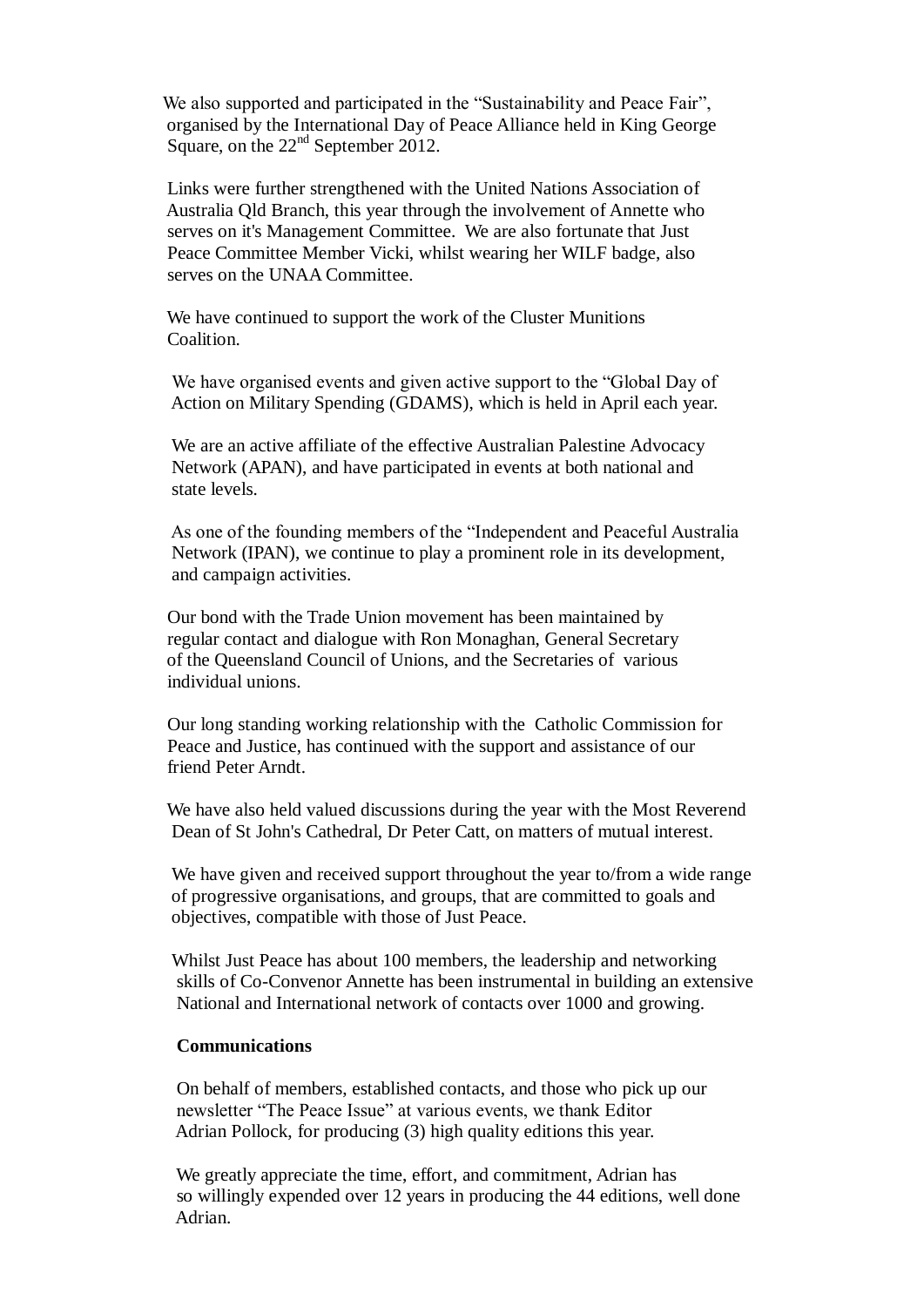Without the support of our valued member Senator Claire Moore, and her dedicated team, in printing and at times subsiding the postage, the fruits of Adrian's labour would not be enjoyed by its avid readers.

 Although Stephanie and Alastair Campion are now living in other parts of the world, they continue to keep members informed per medium of the E-Bulletin/Breaking News, and the maintenance of our website.

 To Stephanie and Alastair we in Just Peace extend our best wishes, and express our sincere thanks for a job well done.

 As in previous years Co-Convenor and spokesperson Annette has issued media releases, and organised interviews on ABC Radio for high profile keynote speakers at Just Peace sponsored events.

Affiliation with Community Radio 4EB was maintained this year.

 Annette has kept members informed about upcoming events, and on other issues, a number of times during the year by post, and on E-Mail.

 Secretary Mike Henry, and Committee member Ross Gwyther, have prepared numerous Flyers, Fact Sheets, and Information Pieces, for the purpose of advertising and promoting Just Peace activities and affiliations.

#### **Major Events/Activities 2012-2013 Financial Year**

- Public Forum Avagail Abarbanel Beyond Tribal Loyalties
- Public Forum Young Israeli Voices for Peace
- Attendance APAN AGM Adelaide
- Attendance National Workshop Adelaide Boycott Divestment & Sanctioning of Israel
- JP4P monthly Stalls in City Mall Israeli/Palestinian Issues
- Monthly National phone hook-ups meetings (Ipan) members
- Inaugral IDPA Brisbane Peace Lecture National Launch Ipan
- IDPA Sustainability and Peace Fair Stall JP one of keynote speakers
- JP AGM Guest Presenter Professor Richard Tanter Workshop
- National Campaign (500) supporters advert Australian Newspaper (IPAN)
- Public Forum to commemorate Protests against a War in Iraq\*
- Co-Convenor Annette interview with ABC's Steve Austin re above\*
- Public Forum featuring Donna Mulherin about horrendous situation in Iraq

 Ipan sponsorship of University Qld student project on building relationships with similar organisations in the Asia Pacific

Stall in City Mall in protest against Global Military Spending (GDAMS)

 The events/activities listed represent only a brief overview of the matters dealt with during the year ending  $30<sup>th</sup>$  June 2013. There were many meetings, E-Mails, letters, phone calls, and other activities not included.

Thanks to Vicki and Michael for organising, co-ordinating, and managing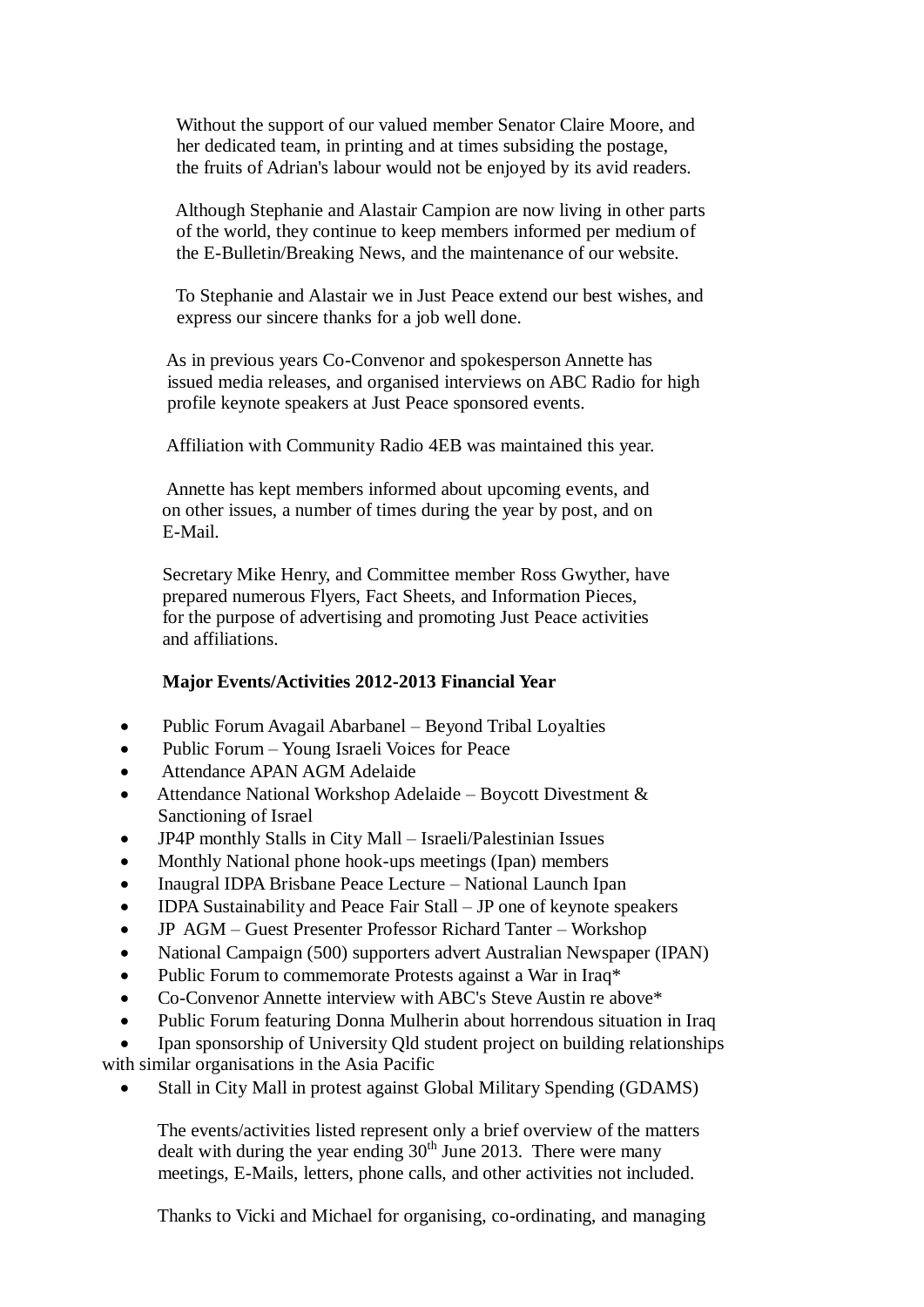Just Peace Stalls and Displays throughout the year.

## **Public Liability Insurance**

 Section 70 of the Associations Incorporation Act 1981, requires the Management Committee to consider at least anually whether there is a need to take out Public Liability Insurance.

 The Act also requires the Management Committee to report to members at the Annual General Meeting, the reasons for it's decision.

This matter is the subject of a separate report to this meeting.

# **Acknowledgements**

 The Management Committee could not be effective without the encouragement, support, and assistance of individuals and other organisations. We therefore give public recognition to the following;

- Senator Claire Moore and her Team
- Ron Monaghan, General Secretary QCU, and his Team
- Union Of Australian Women
- The Union Choir
- Just Peace 4 Palestine Sub-Committee
- All kindred organisations, and groups, who have donated money, and

who have encouraged and supported our events/activities

 Members, and Supporters, who have generously donated money, time, and given their moral and physical support throughout the year

# **The Year Ahead**

 We believe that the intensity, depth, scope, and complexity of issues confronting Just Peace, and kindred organisations, will escalate to a more extreme and damaging level locally, nationally, and internationally, in the year ahead.

 To meet the challenges ahead we must review, and strengthen, the basic operational elements which we list each year in our Annual Report;

- Establish active Sub-Committees/Groups
- Greater Member participation in events/activities/campaigns
- Identify/Initiate/activate community based activities

 Broaden and strengthen affiliations/networks with organisations/groups with similar common interests

 When identifying Major Campaigns for the up-coming year it is disappointing to report that most have been on the agenda for the 12 years of our existence.

- Resolution Palestine/Israeli Conflict (Apan)
- Removal US Military Bases/Training Facilities (Ipan)
- Reduction domestic/global military budgets/spending (Gdams)